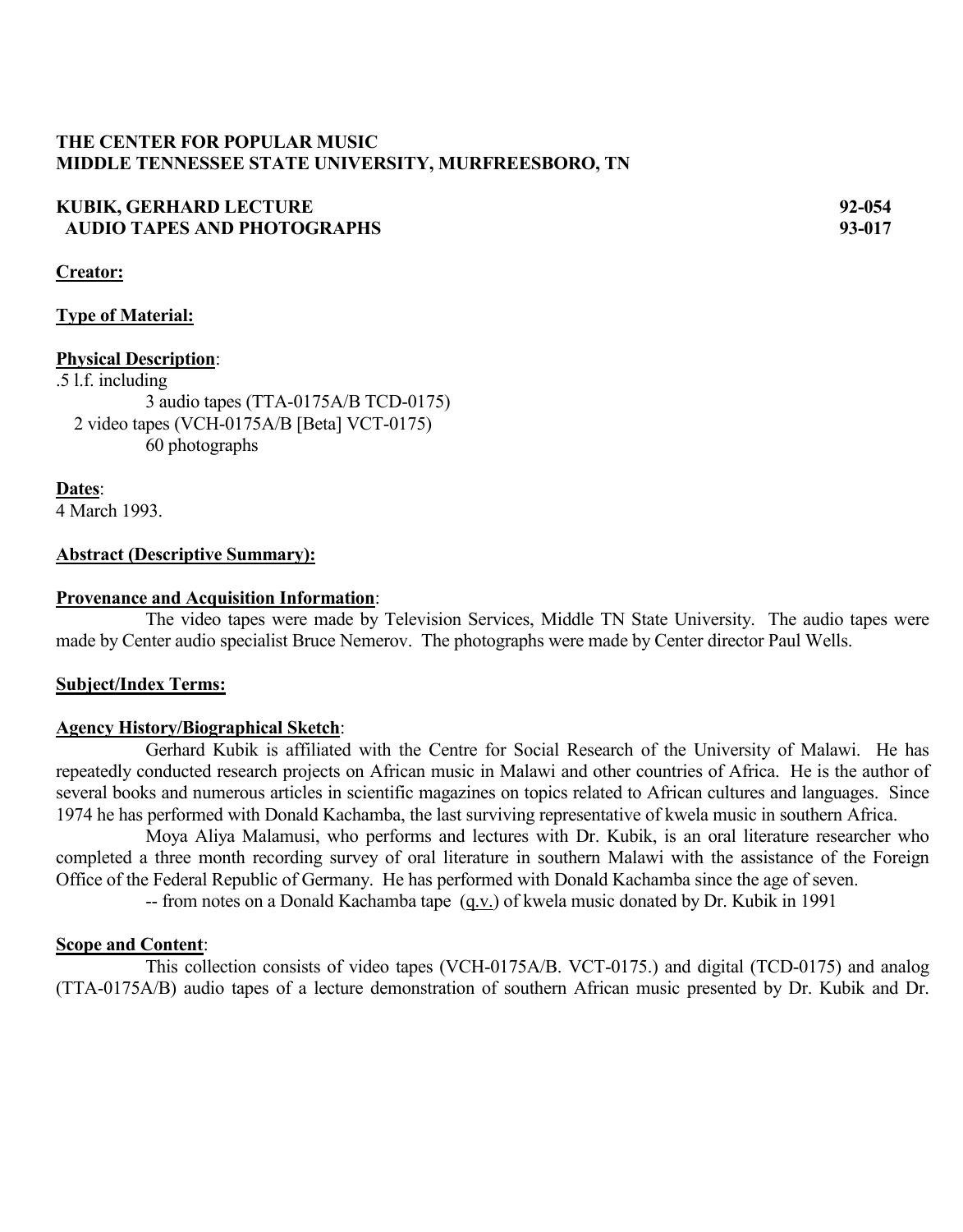Malamusi at Middle Tennessee State University, Murfreesboro TN on March 4 1993. The audio logs prepared by Bruce Nemerov which follow describe the presentation and the musical instruments which Kubik and Malamusi demonstrated. The video tapes, for which no separate log was completed, parallel the audio tapes. Also 60 black and white contact prints and negatives of the lecture and demonstration.

**Materials Cataloged Separately:**

#### **Arrangement:**